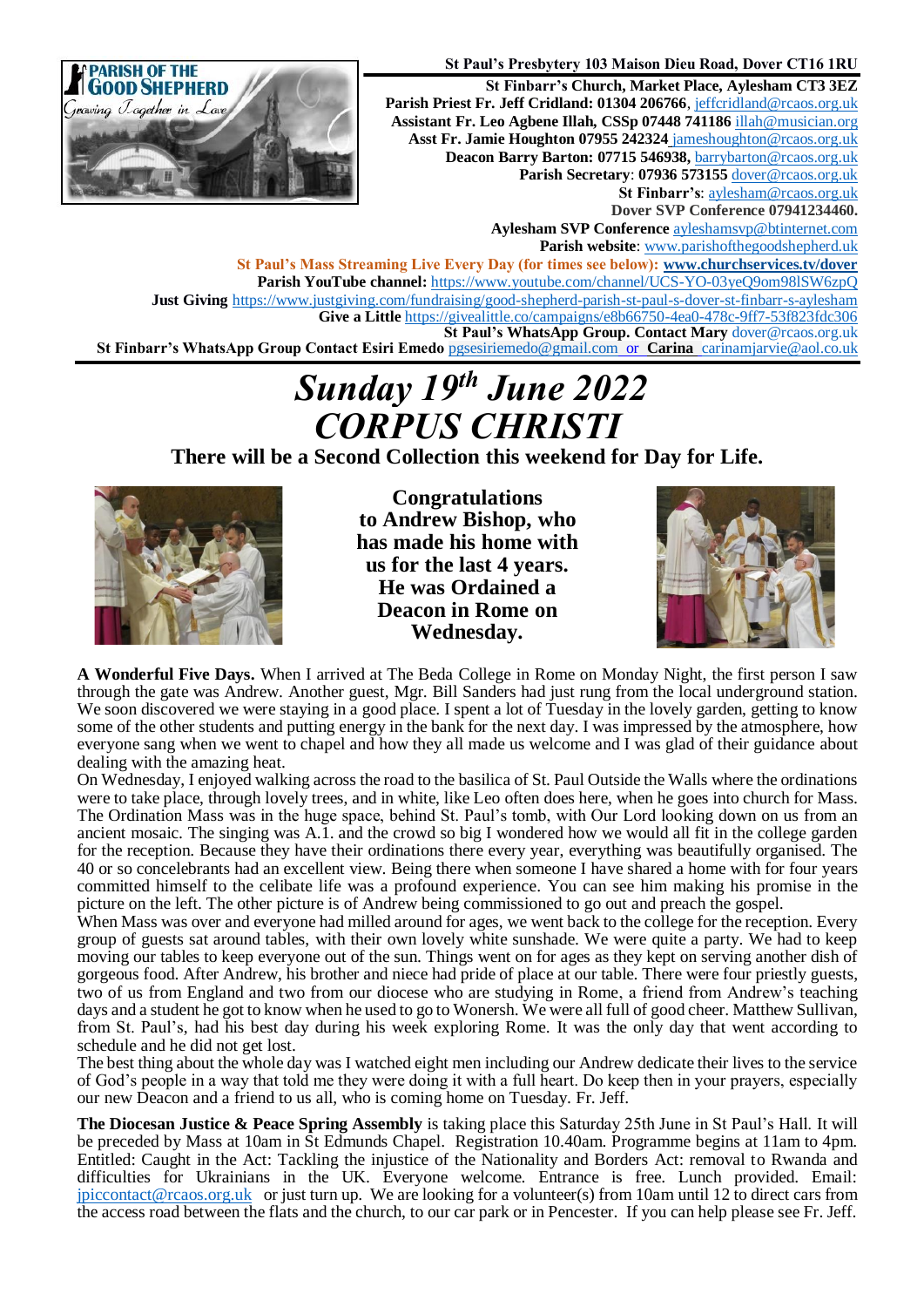**St Paul's Youth Group Meeting**. Dear Youngsters, I wish to invite you to our meeting for the month of June. It will be on **Saturday 25th of June**. The meeting will be at the Parish Hall (Upstairs) starting at 2pm. Come let us enjoy the fellowship. We shall have games, pizza and music with an opportunity to pray and learn. Bring your friends along. God bless. Fr. Leo.

**The Archbishop** has written a letter for people to drop through doors inviting people who have not yet returned to Mass, or who have been away for longer, to join us again. It is on a lovely card. Do take one or two if you haven't already. If you know anyone who has stopped coming along, you could either drop one through their door or use it as an excuse for a visit if the person concerned does not get many visitors. Good Hunting. Fr. Jeff.

**Alpha & Dates for Your Diaries** Many who were moved by the testimonies given on Whit Sunday have asked when Alpha is starting up again. The first strand, a preliminary course called 'Growing a Healthy Church' will take place again on Wednesdays 7th, 14th, 21st and 28th September, when Fr. Jamie will be exploring ways parishes can move from being a maintenance led church to one that is mission led. Whilst there is an advantage in taking part in that course first, the Alpha Course, which is the main event, stands on its own. The next one at St. Paul's starts on the 19th of October. You will be hearing more and plans for future courses at St. Finbarr's in the next few weeks. If you have any questions, have a chat with Fr. Jamie or Fr. Leo who run them so beautifully. You could of course talk to someone who has just taken part. I would love to see lots of you joining in, as those who engage in them often get a deeper sense of contentment and become both warmer and more positive about the things of God. There are other ways that lead to spiritual growth but this one is one that works. Fr. Jeff.

# **There will be a Second Collection next weekend for Peters Pence.**

**The St Jude's Prayer Group** will be meeting on **20th June at 2pm** in St Paul's Parish Hall. All are welcome. **The Next Bible Study** will take place on **Thursday June 23rd** after the 10am Mass and be followed by the rosary. Th **There will be no 10am Mass on Friday in St Paul's** as there is a Funeral Service for Theresa Walker at 11am.

**St. Finbarr's SVP** would like to thank everyone for donating generously to our collection last Sunday. The after-Mass teas have now resumed at St. Finbarr's, and all proceeds will go towards SVP funds. Thank you very much.



**French Speaking Volunteers Required.** From **Monday 11th to the 15th July** pupils and staff at St Richard's Catholic Primary School will be celebrating all things French. On Thursday 14th July, the whole school will spend the day focusing on French Culture: playing games, making bunting of the tricolour, having a picnic and telling traditional



ST. RICHARD'S stories in French all to celebrate Bastille Day. French speaking Parishioners of St Paul's and St Finbarr's are invited to come into school to work with the children through different activities to be able to support with basic pronunciation, speaking to the children in basic sentences and giving them some basic instructions within the tasks in French. Each volunteer would be instructed and supported by a class teacher at all times. Any support would be greatly appreciated whether it is for an hour or for the whole day. Volunteers will be invited to attend a pre-event meeting at school. Please email or text Deacon Barry to register your interest. Thank You. [barrybarton@rcaos.org.uk](mailto:barrybarton@rcaos.org.uk) 07715 546938

**St Finbarr's Management Group** invites all parishioners to attend a meeting to discuss proposed building work in the church and on the church grounds. This is scheduled for **Sunday, the 17th of July at 4pm**. All are welcome.



**St Anselm's Catholic School in Canterbury** have a vacancy for a Chaplaincy Apprentice. Please see their website for an application form and full details**.** [https://www.stanselmscanterbury.org.uk/Chaplaincy-](https://www.stanselmscanterbury.org.uk/Chaplaincy-Apprentice/)[Apprentice/](https://www.stanselmscanterbury.org.uk/Chaplaincy-Apprentice/)

**The Southwark Diocesan Pilgrimage to Lourdes** will take place between **19th and 26th August**. We are sad that, like most Lourdes pilgrimages this year, we have not been able to include pilgrims who need medical support. At the same time, we are delighted to be returning to Lourdes after two years of absence. Details are available at [www.tangney-tours.com/pilgrimages/lourdes/catholic-association.](http://www.tangney-tours.com/pilgrimages/lourdes/catholic-association) Southwark contacts: Canon Ed Perera [edwardperera@rcaos.org.uk](mailto:edwardperera@rcaos.org.uk) and Bishop Paul Hendricks [paulhendricks@rcaos.org.uk](mailto:paulhendricks@rcaos.org.uk)

**Vincentian Volunteers** are Catholic young people aged 18-35, from all over the world, who commit a year of their lives to the service of vulnerable people. During their year with us, they live in a community of three or four people and engage in voluntary work in partnership with other, well known charity organisations in order to help the impoverished, the homeless, the disabled, refugees and those suffering with addictions within the local community. We are still recruiting for 2022/23 (September 2022 to July 2023) for more details visit <https://www.vincentianvolunteers.org.uk/>



**Dover's Food Bank** are looking for volunteers to on Wednesday, Thursday and Friday mornings in their warehouse. Any day you can help would be much appreciated, even if you can manage an hour a week, we would be very grateful. The times we are open are between 8 and 12 all three days so any time between then. As this is in a warehouse setting there will be some lifting of

some heavy goods needed (Can be up to 15kg, full training and support given). We also require some volunteers to help with the summer collection at Tesco, which will bring us closer to the general public. You will be joining a friendly team and will be making a difference to people in need within our local community. Please contact them on 07870 361180 or [assistant@dover.foodbank.org.uk](mailto:assistant@dover.foodbank.org.uk)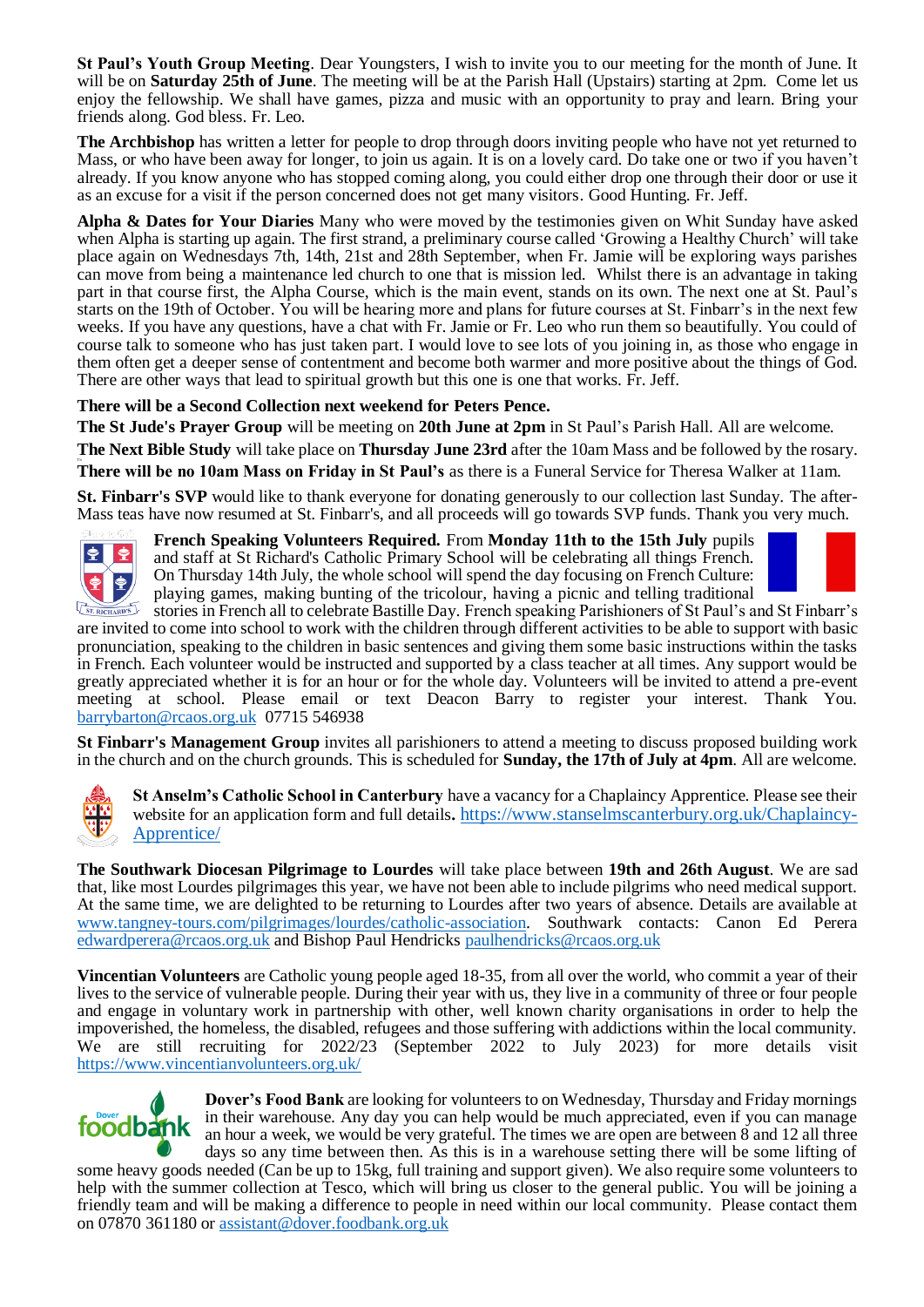**Open Day at The Riverside Centre,** Maison Dieu Gardens, Dover, CT16 1RL. We are having an open afternoon at the centre to introduce our new Dementia services and to see what people would like offered. We hope many different professional people will be coming along so that they can offer advice to anyone that attends. The event will take place on **Monday 20th June from 1.30pm**. Debbie Beer, 'Dementia and Me' Organiser Tel 07821 636980

# **Readings for**   $S$ **UNDAY 19**<sup>TH</sup> **June 2022**

# First reading Genesis 14:18-20

*Melchizedek brought bread and wine* Melchizedek king of Salem brought bread and wine; he was a priest of God Most High. He pronounced this blessing: 'Blessed be Abram by God Most High, creator of heaven and earth, and blessed be God Most High for handing over your enemies to you.' And Abram gave him a tithe of everything

### . **Responsorial Psalm 109(110):1-4 You are a priest for ever, a priest like Melchizedek of old. The Lord's revelation to my Master.**

**Second reading 1 Corinthians 11:23-26** Every time you eat this bread and drink this cup, you are proclaiming the death of the Lord

This is what I received from the Lord, and in turn passed on to you: that on the same night that he was betrayed, the Lord Jesus took some bread, and thanked God for it and broke it, and he said, 'This is my body, which is for you; do this as a memorial of me.' In the same way he took the cup after supper, and said, 'This cup is the new covenant in my blood. Whenever you drink it, do this as a memorial of me.' Until the Lord comes, therefore, every time you eat this bread and drink this cup, you are proclaiming his death.

### **Gospel Acclamation Jn6:51 Alleluia, alleluia!**

**I am the living bread which has come down from heaven, says the Lord. Anyone who eats this bread will live for ever. Alleluia!**

### **Gospel Luke 9:11-17**

## *The feeding of the five thousand*

Jesus made the crowds welcome and talked to them about the kingdom of God; and he cured those who were in need of healing. It was late afternoon when the Twelve came to him and said, 'Send the people away, and they can go to the villages and farms round about to find lodging and food; for we are in a lonely place here.' He replied, 'Give them something to eat yourselves.' But they said, 'We have no more than five loaves and two fish, unless we are to go ourselves and buy food for all these people.' For there were about five thousand men. But he said to his disciples, 'Get them to sit down in parties of about fifty.' They did so and made them all sit down. Then he took the five loaves and the two fish, raised his eyes to heaven, and said the blessing over them; then he broke them and handed them to his disciples to distribute among the crowd. They all ate as much as they wanted, and when the scraps remaining were collected, they filled twelve baskets.

### **Act of Spiritual Communion**

**My Jesus, I believe that You are present in the Most Holy Sacrament. I love You above all things and I desire to receive You into my soul. Since I cannot at this moment receive You sacramentally, come spiritually into my heart. I embrace You as if You were already there and unite myself wholly to You. Never permit me to be separated from You. Amen**

### **A Prayer for Ukraine**

**Loving and merciful God, we pray for the people of Ukraine, for all those suffering or afraid, that you will be close to them and protect them. We pray for world leaders, for compassion, strength and wisdom to guide their choices. We pray for the world that in this moment of crisis, we may reach out in solidarity to our brothers and sisters in need. May we walk in your ways so that peace and justice become a reality for the people of Ukraine and all the World. Amen**

### **Please Pray for those who are unwell:**

**At St Finbarr'**s: Jean Peters, Mrs T. Phillipson, Charlie Golden, Tina Isaacs, Ray Deverson, Lucy Purbrick, Amanda Dennis, Jadon Michael Kalp, Denise Mastro, Tara Conklin & Jamie Chitwood.

**At St Paul's**: Neil Stevens, Joyce Nix, Edward McCue Jnr; Jessica Robinson, Bailey Turner, Patrick McMenamin, Peggy Merrell, Ryan Whittall, Denise Bishop, Sean O'Regan, Iris (Tilly) Ball, Jean Ann Dowle, Norman and Nina Woolhouse, Ted Peel, Christopher Browne, Angela, Ellen McGurk, Helen Davies, Chris Francis, Alice Wilson, Angela Henbrey, Madison Woodall, Julie Balston, Elisa Gomez Melero, Ann Tomalak, Cathy Huntley, Mary Nelson, Emin Jain, Pat Sherratt & Chris Roy.

**Please Pray for those whose anniversaries occur at this time:**

**At St Finbarr's:** James Andrew Dawes, Lewis Richards, Laurence Joseph Flaharan, William Friel, Helen Geraldine Bartolo, Tom McArdle, Rosalind Bridgland.

**At St Paul's:** Joan Birch, Rhoda Manly, Gerry Hitchens, Peter Gill, Peggy Bywaters, Christopher Mlilo, Fr Martin Gifkins, Sr Maria Brennens DC, George Bowles, Madge Henneker, Rosemary Chilton, Edwin Ernest Perry, Jean Ford, Ernest Ford Stokes, Bruno Gismondi, Tony Marples, Annie Blackman, Percy Castle, Charles Ribbans, Francis Buhlman.